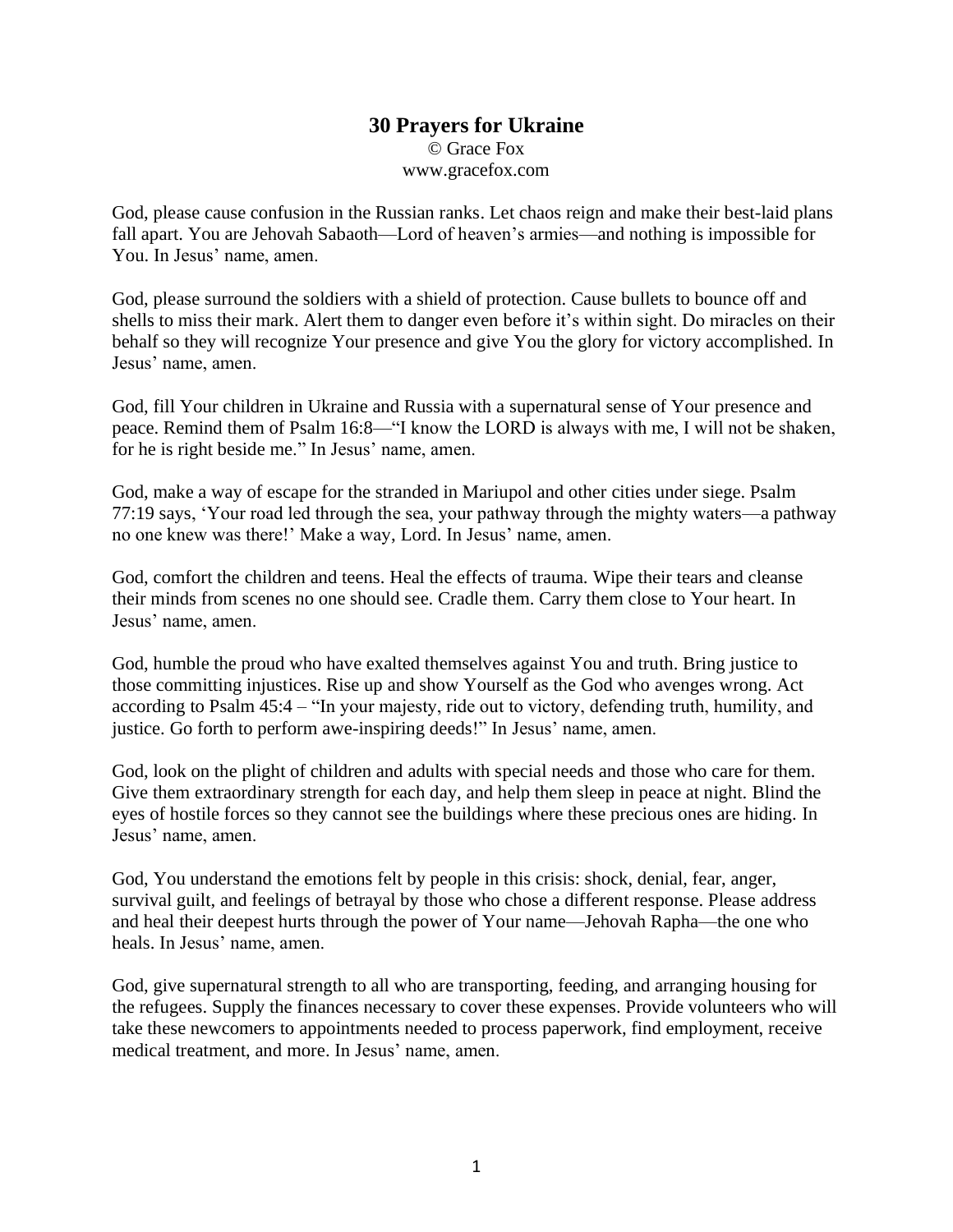God, defeat the plans of those seeking to traffic refugees, and protect the vulnerable from this danger. "Fierce enemies are out there waiting, Lord, and these refugees have not sinned or offended them. They have done nothing wrong, yet the traffickers prepare to attack them. Wake up! See what is happening and help them." (Psalm 59:3-4) In Jesus' name, amen.

God, we hear reports that many Russian soldiers have been deceived into fighting this war. Deliver them from evil. Bring the hope of the Gospel into their lives and turn them into soldiers who will fight for truth. In Jesus' name, amen.

God, keep supply chains running so people's needs can be met. Provide safe passage for those delivering food, water, and other supplies. In Jesus' name, amen.

God, protect the women who are pregnant and delivering their babies in crisis. Provide them with proper nutrition and medical care. Keep them warm as they hunker down in cold bomb shelters and in subways. Grant them the peace only You can provide especially as many are separated from their husbands. In Jesus' name, amen.

God, some refugee minority groups are being treated unkindly. You see that they are not allowed to rest at rest stations or board trains or buses. Please turn the hearts of the offenders to grant these folks compassion rather than rejection. Defend the underdog in Ukraine and in their new countries of residence. In Jesus' name, amen.

God, we pray in the power of Your name, Jehovah Sabaoth—crush the enemy's attempts to crush Mariupol and other cities and villages. Thwart their efforts. Make all their endeavors prove fruitless. At the same time, strengthen the organizations and individuals who are serving in Your name in those areas. In Jesus' name, amen.

God, reveal the truth about the war to Russian citizens and give them the courage to stand for what's right. Protect those who have been detained or who have vanished for protesting. Free them and bring them home to their families. In Jesus' name, amen.

God, show Yourself to be the God who restores, supports, and strengthens. (1 Peter 5:10) Provide opportunities for Your people to pray together and encourage one another. Help the refugees to find a church home in their new location and be warmly welcomed there. In Jesus' name, amen.

God, some who have chosen to seek safe refuge in other countries are now experiencing survivor's guilt. They feel badly for leaving husbands, senior parents, and friends behind. Please meet them today at their deepest point of emotional need and grant them peace. In Jesus' name, amen.

God, we trust that You are doing something incredible behind-the-scenes through this war eternal purposes we cannot see or understand now. When Your children begin to question Your presence and purposes through this horrific event, please renew their hope and inner strength and remind them that an eternal glory lies ahead. (2 Corinthians 4:16-17) In Jesus' name, amen.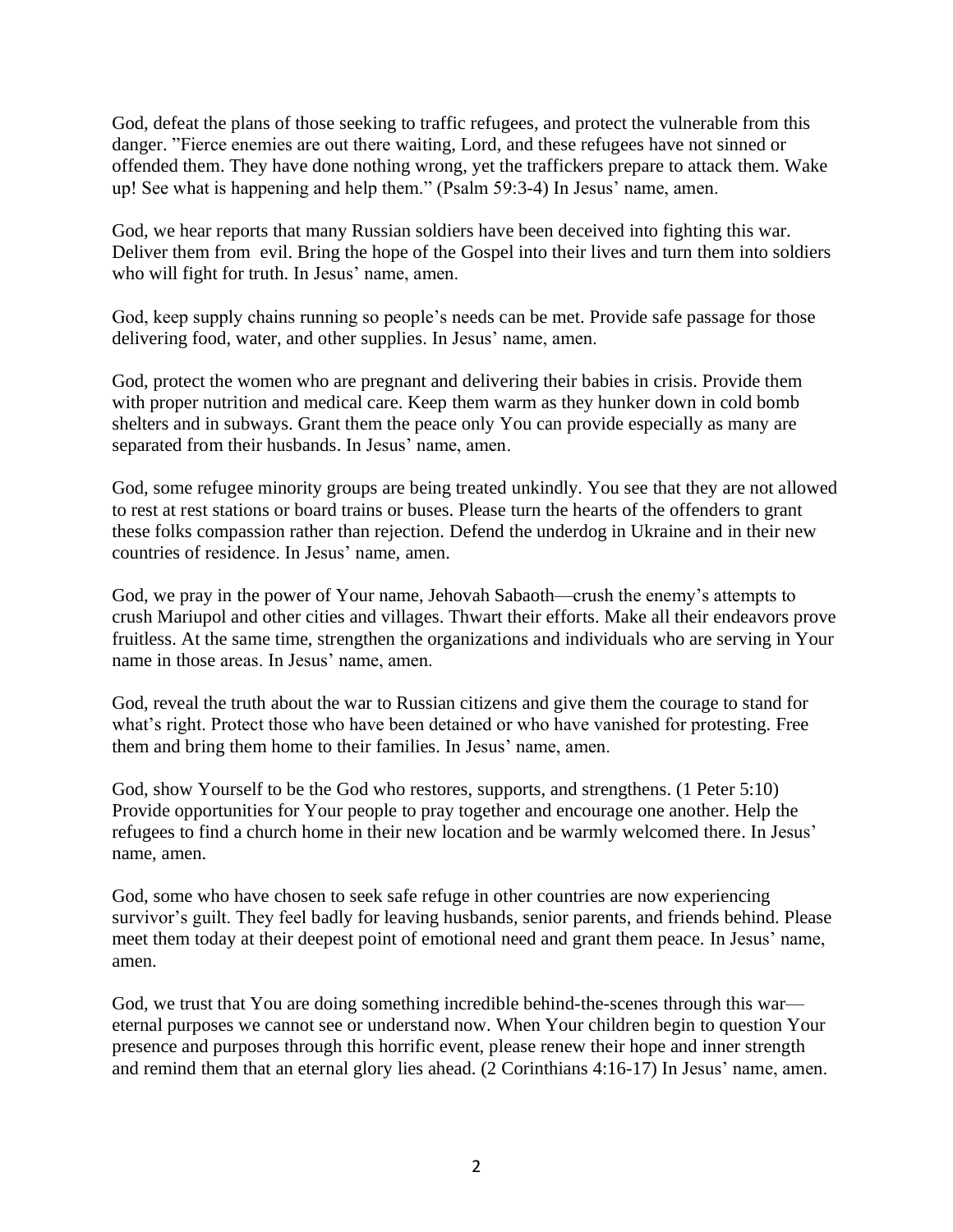God, send Your angels to protect the people of Ukraine today. Be their refuge and place of safety. Cover them with Your feathers and shelter them with Your wings. Make Your promises to be their armor and protection. Do not let evil touch them. Answer them when they call on You. (Psalm 91) In Jesus' name, amen.

God, the fight is not only against flesh and blood but against spiritual forces. Please help Your children who remain in Ukraine not to grow angry or bitter toward those who chose to leave. And guard the hearts of those who left from anger towards those who refused to go with them. Defeat Satan's intent to cause division within Your family. Safeguard unity among Your children. In Jesus' name, amen.

God, many refugees don't know where their loved ones are now. They wonder whether they're still alive, have been taken against their will, or have died in attacks. Please have compassion on them and give them answers to their questions. Give them peace. In Jesus' name, amen.

God, please give renewed courage to pastors as they try to lead their congregations. Bless them with wisdom, compassion, and inexplicable joy as they shepherd their sheep and others in the community. Give them Your wisdom when they wrestle with wondering whether they should stay to lead their congregation or leave for their family's safety sake. Use this experience to grow their understanding of who You are in amazing ways. In Jesus' name, amen.

God, send angels to protect the war's tiniest victims—premature babies. Please work miracles on their behalf and strengthen their wee bodies. Protect them and their healthcare providers who cannot leave them unattended when sirens sound to seek safety in bunkers. Keep their mothers safe, too. In Jesus' name, amen.

God, do the seeming impossible and bring Ukraine and Russia's leaders to a place of agreement in negotiations. You turn the heart of a king like a river, so do that with the two presidents and other leaders involved in these discussions. In Jesus' name, amen.

God, so many Russian and Ukrainian women have lost their husbands and sons. So many children have lost their fathers. You are the God of all comfort, so please show compassion to those who grieve. Be the husband to the widows and father to the fatherless and the orphans. In Jesus' name, amen.

God, people are exhausted from lack of proper sleep for an extended time. Please give supernatural restoration even though nights are broken and a restful sleep is impossible. When they lie down, help them train their minds to focus on Your promises and not their fears. In Jesus' name, amen.

God, help us remember the tens of thousands of troops from other countries who are now situated in Europe. This is a stressful time for them and their families back home. Protect them as they train, and guard their hearts and minds from fear. Keep those who follow You strong and courageous that they might reflect Your hope to those who don't know You yet. In Jesus' name, amen.